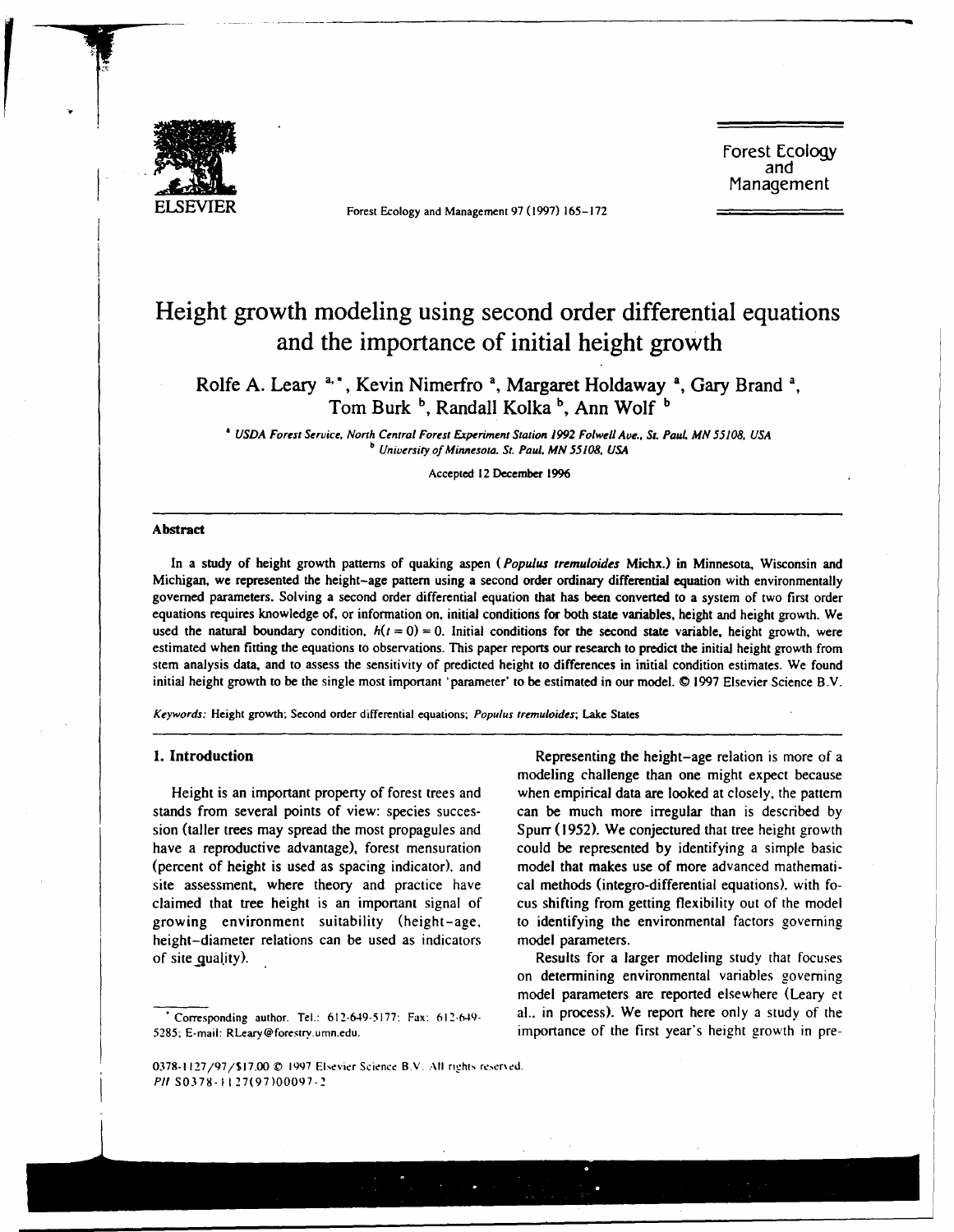dicting heights for later ages. We describe below the overall modeling strategy primarily to give background on how the estimates of initial height growth were developed.

## **2. Methods**

We tested the modeling approach on quaking aspen, *Populus tremuloides* Michx., growing in the Lake States of the United States (Minnesota, Wisconsin, Michigan). Most data came from quaking aspen growing in Minnesota. Quaking aspen reproduces from root suckers when mother stands are clearcut, but can also reproduce from stump sprouts and seed. The latter modes are much less common, however.

The base model we conjectured is the simple integro-differential equation

$$
\dot{h} = ct - ah - b \int_{u=0}^{u=1} f(h(u)) du
$$
 (1)

(Hamlin and Leary, 1987). (We use the standard single dot notation to denote the first derivative with respect to time. Double dots denote the second derivative with respect to time.) Eq. (l) can be differentiated to remove the integral from the righthand-side, and when the function  $f(h(u))$  is the identity function, the result is a linear second order equation:

$$
\ddot{h} = c - ah - bh. \tag{2}
$$

Following standard practice, we re-express Eq. (2) as an equivalent simultaneous system of first order differential equations:

$$
\dot{h} = g
$$
  
\n
$$
\dot{g} = c + a\dot{h} + bh
$$
\n(3)

where: *h* designates total tree height; *g* designates tree height growth; *a, b, c* denote base model parameters.

Hypothesizing that the base model parameters are simple linear functions of environmental variables, we add indexing for observation times  $(k)$ , trees  $(j)$ . and sites (i). and associate environmental variables with particular base model parameters:

 $h_{ijk} = g_{ijk}$ 

$$
\dot{g}_{ijk} = (c_0 + c_1 V_1(t)) + (a_0 + a_1 V_2(t))h_{ijk} + (b_0 + b_1 V_3)h_{ijk}
$$
 (4)

where  $V_1(t)$  is an environmental variable representing the annual heat status of the site,  $V_2(t)$  is an **environmental variable representing the** annual moisture status of the site,  $V_3$  is a site variable represent**ing the** nutrient **status** of the site, assumed to be constant **over the** life **of the tree,** but **different** among sites,  $a_0$ ,  $a_1$ ,  $b_0$ ,  $b_1$ ,  $c_0$ ,  $c_1$  denote parameters of the **hypothesized linear relations between base** model parameters and environmental variables,  $h_{ijk}$  desig**nates total tree** height (m) **at age** *k,* for tree j, on site  $i$ , and  $g_{ijk}$  designates height growth (m) at age  $k$ , for **tree** j, on site i.

**We tested** other functional relations **between model parameters** and environmental **variables,** and found simple linear functions adequate, **given the**  limitations **of height-age data.** The **unknowns are the parameters** in **Eq. (4),** and the **initial height growth,**  $g_0$ **. The boundary conditions are the heights** of **different trees on different plots at different ages,**  *hijk·* **Because** of **the large** computational load we found it necessary to convert our model from first order differential equations to first order forward **difference** equations.

We use a least squares fit criterion:

$$
\text{Min}\{S\mathbf{S}|\alpha_1\alpha_2\alpha_3\alpha_4\}
$$

where

$$
SS = \sum_{i=1}^{S} \sum_{j=1}^{T} \sum_{k=1}^{M} (h_{ijk}(\text{observed})
$$

$$
-h_{ijk}(\text{predicted})^2,
$$
 (5)

where *S* denotes the number of sites, *T* the number of trees, and M the number of observations, and where

 $h_{ijk}$ (predicted)

 $=$  solution to inhomogeneous form of  $[4]$ 

 $+ \alpha_1$  1st solution to homogeneous form of [4]

+ ... +  $\alpha_1$  4th solution to homogeneous

form of  $[4]$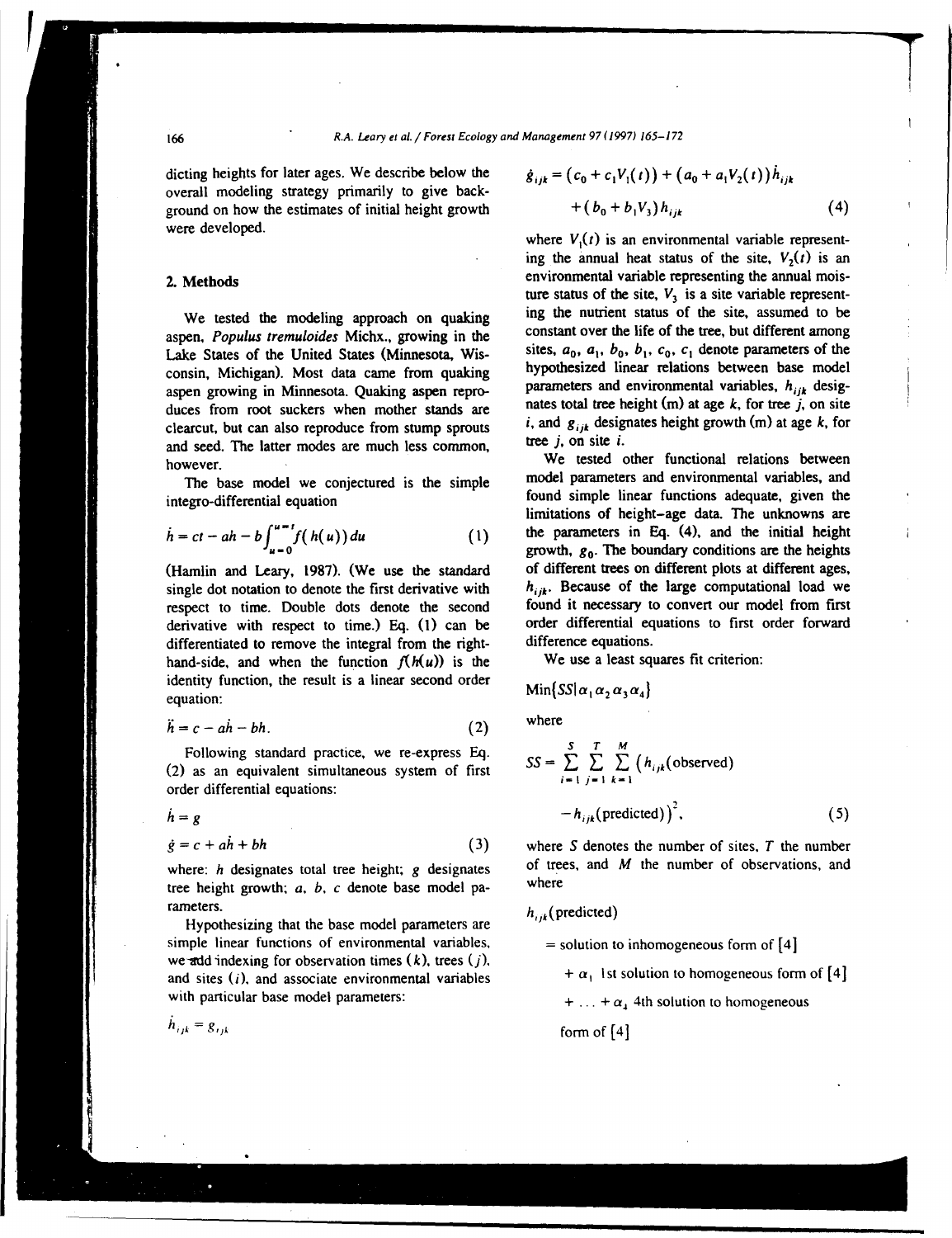(For this analysis we chose to ignore correlation among trees and measurements on the same tree. Our reasons are given in Section 5)

The  $\alpha$ 's are the superposition constants that result from linearizing the model as done by Bellman and Kalaba (1965). Example forestry applications are given in Leary (1970). Parameters of Eq. (4) and their variances can be derived from the variance-covariance matrix for the  $\alpha$ 's, using standard linear least squares regression methods. Significance tests for these parameters also follow standard methods for linear regression (Compte, 1994).

Two categories of estimation problems arose: first, what are the environmental variables governing the base model parameters, and second, what factors govern the initial height growth ( which must either be measured or estimated)? Our scientific hypotheses for the first problem began by focusing on base model parameters in Eq. (3). The hypotheses were: *a*  is governed by moisture availability;  $b$  is governed by nutrient availability;  $c$  is governed by heat.

Resolving the second problem is the primary purpose of this paper. As noted above we devote some space to the first problem to give context to our proposed solution, and to show how estimates of initial height growth were developed.

## 3. **Materials**

To test the above hypotheses we assembled existing stem analysis data for quaking aspen from a study by Schlaegel (1975), and a more recent study reported on by Alban et al. (1991). Field and office procedures are reported in these publications. An additional 13 plots were established across northern Minnesota to span a range of climate and soil fertility conditions (Miller and Cooper. 1993). On these additional plots four trees growing within 50' of the plot center were felled and stem disks taken at 2-ft intervals on each tree. Tree discs were dried. sanded with three grades of sandpaper. wetted with water. scanned using the MacDendro scanning package (Guay.-et. al.. 1992). and ring locations manually identified from a computer monitor. The climate record was not made available to the persons scanning discs to avoid the bias that would result. for example. from assigning years to rings based on apparent precipitation events. We applied Carrnean's method for estimating terminal bud location between discs to all data sets (Dyer and Bailey, 1987). Sixty seven trees were available for analysis from 22 locations. About 20 height-age pairs were available for each tree, but this depended on height interval between disc sampling. All height-age data sets were truncated to the 0-50 age interval.

Soil physical and chemical data were assembled for all data sets. Unfortunately, the properties sampled were not uniform across sets. We estimated missing physical and chemical properties from those properties that were available for each study using relationships in the published literature. We spatially interpolated the historical climate records at the plot locations from neighboring meteorological station records using kriging methods (Holdaway. 1994). Climate properties interpolated were mean annual temperature, annual precipitation, and annual growing degree days. We adapted a method (first developed by Black (1966) and modified by Grigal and Bloom (1985)) to estimate monthly actual evapotranspiration at the plot location.

To test the utility of the nutrient synecological coordinates to proxy for the nutrient status of the site, we collected plant lists for the plot locations (Bakuzis, 1959, Bakuzis and Kurmis. 1978). Locations of our 13 plots were known exactly. however, only approximate synecological coordinates could be computed in the Schlaegel ( 1975) and Alban et al. (1991) studies because the location of the growing site either was not known exactly or the stand had been clearcut and converted to another species.

We projected the height growth of individual trees on each plot by solving the associated difference equation using the historical record to calculate the values of each environmental variable for each year and. in term. calculating a different value of base model parameters *a* and *c* for each year (see below).

## 4. **Results**

When we fit the model to the 67 trees individually, mean deviations were quite small (Fig. la). However, we had used 268 base model parameters (67 estimates for  $a, b, c$ , and  $g<sub>0</sub>$ ) and no measured environmental variables. When we used a single

s an nois- :sent-<sup>0</sup>be nong >f the 1odel ,esig n site  $\zeta$ , for

(4)

:sent-

ween . and 1 the ,; are eight ights ages, I we first ward

> (5) nber and

 $[4]$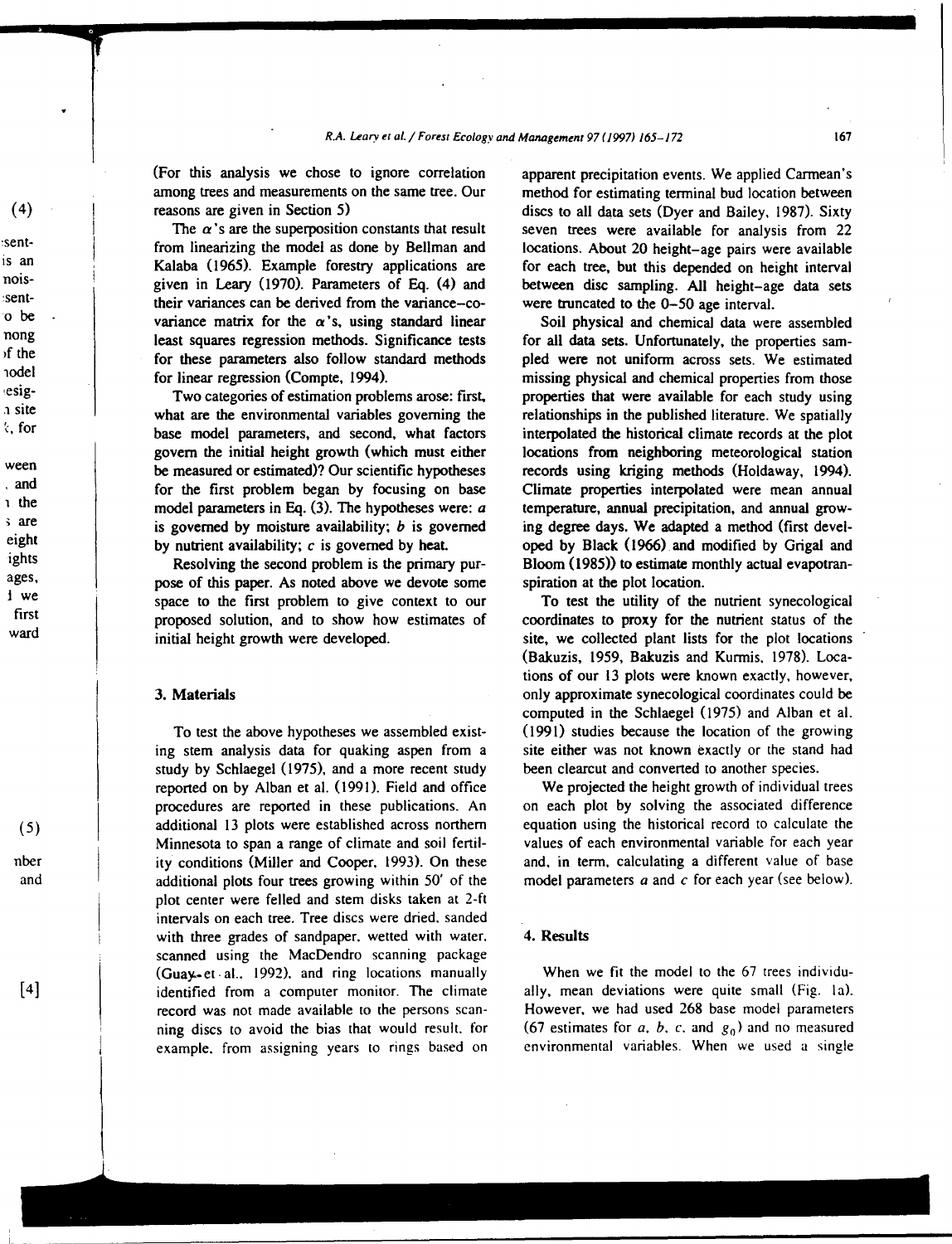



Fig. 1. (a) Residual pattern when Eq. (3) was fit to data for each tree individually. Number of parameters estimated per tree was four, for a total of 268. (b) Residual pattern (observed - predicted) when Eq. (3) was fit to pooled data for all trees. Number of parameters estimated was four.

equation to represent an average height growth pattern, the deviations were, of course, large. However, we had only used four parameters (Fig. 1b).

To approach the narrow residual pattern of Fig. 1a we included information on the annual climate and soil conditions at the growing site and associated these conditions with base model parameters  $a, b, c$ (cf. Eq.  $(4)$  and Eq.  $(2)$ ). Analysis of the data supports our hypothesis that base model parameter  $c$  is governed by heat at the growing site expressed as growing degree days above 5°C, and that base model parameter  $a$  is governed by estimated actual annual evapotranspiration. We also determined that while base model parameter  $b$  has a statistically significant relation with the nutrient synecological coordinate, it is not practically significant, once growing degree days and estimated actual evapotranspiration are associated with base model parameters  $c$  and  $a$ , respectively. Our nutrient data were probably inadequate given the very high spatial variability of soil chemical properties in our region (Alban, 1974, Mroz and Reed. 1991).

Significantly, we found that in predicting future heights the initial height growth was the most important single 'parameter' in the model. Our discovery was gratifying on one hand because initial height growth can be measured with simple equipment. However, it also caused concern because it is known that initial tree height growth can be extremely variable (Palik and Pregitzer, 1995).

We turned our attention to finding simple ways to estimate the important parameter,  $\hat{g}_0$ . Of course, we were not present to actually measure the early height growth of each tree in our data set, so we don't have actual measured tree heights to use as a dependent variable. Our 'observations' of early heights were estimates based on Carmean's method of interpolating the location of the terminal bud between discs cut at either 2- or 4-ft intervals above a one half foot stump. The interpolation process made these 'observations' very lumpy, so we abandoned using the interpolated initial height growth estimates, using instead the 67 estimates of the initial condition,  $\hat{g}_0$ , as the dependent variable.

We tested two approaches to estimating:  $\hat{g}_0$ : (a) base estimates on the environment in the year of regeneration and (b) base estimates on periodic height growth from trees used in our sample.

# 4.1. Initial height growth and environmental conditions during the regeneration year

It would be ideal if we could predict initial height growth from environmental variables, either by site conditions or climate conditions during the regeneration year. We had only basic information on climate

168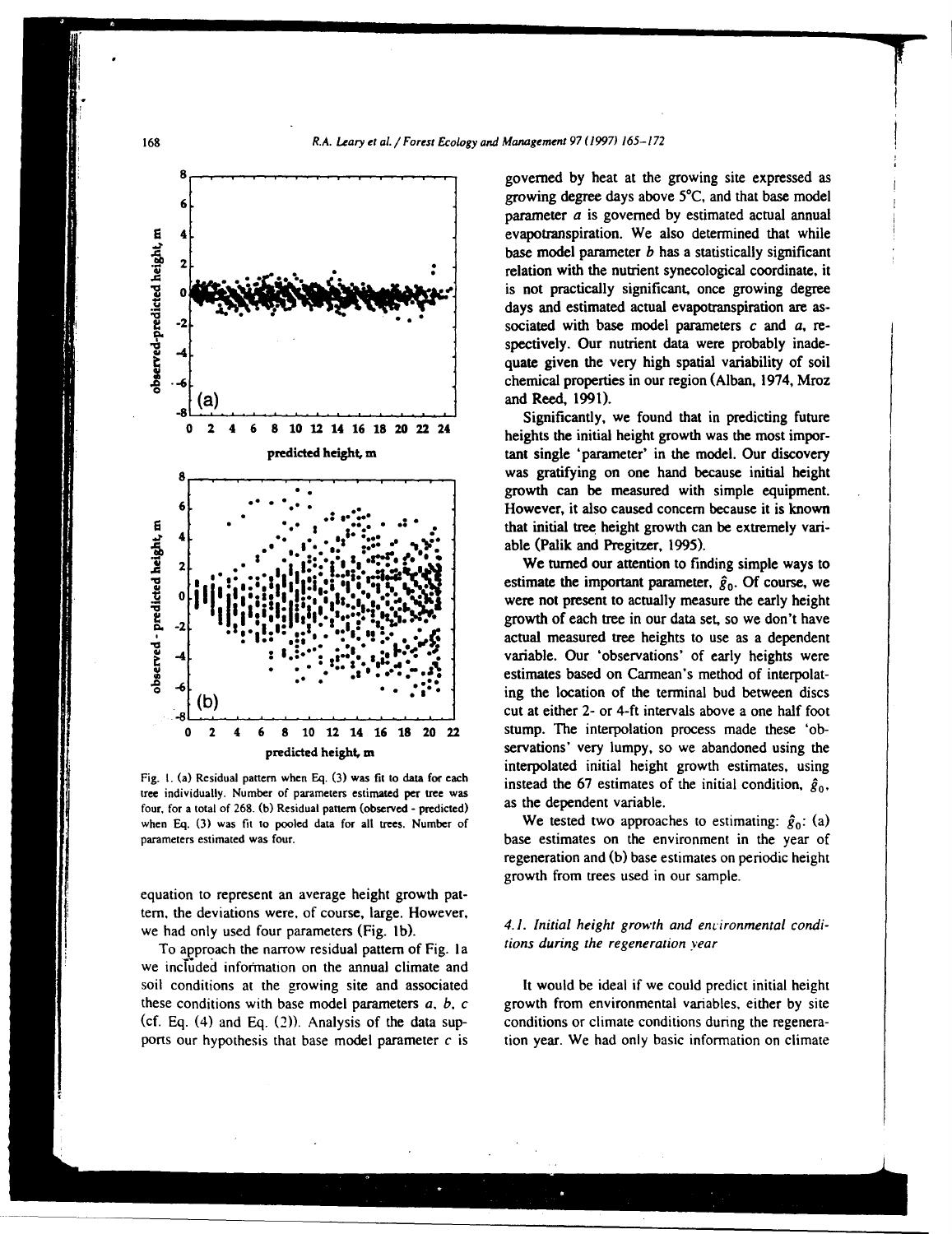during the year of regeneration from the interpolated historical record. Of course, we had no way of knowing the soil conditions at the time of regeneration, although we assumed that physical properties were essentially the same as when the trees were felled for analysis. Graphical analyses showed that estimated initial height growth was not well correlated with any environmental variable with the possible exception of a height growth peak at about 14.1°C mean annual temperature.

**as** 

del

ual

ıile

ant

. it

ree

as.

re-

de-

soil

roz

ure

or-

erv

ight ent.

wn

ari-

 $s$  to

we

ight

ave

lent

/ere

ılat-

iscs

foot

ob-

the

sing

 $\hat{g}_0$ ,

 $(a)$ 

r of

ight

ndi-

:ight

site

era-

nate

We then tested two sources of periodic height growth information to predict early height growth. Sources were mean annual height growth over the first few years of the tree's life, and height at 50 yrs.

# 4.2. Early growth estimated from periodic height growth from early growth measurements

We tested a strategy based on taking height measurements in young stands spanning a few years, computing a mean height growth per year, and using the computed mean height growth to predict initial height growth. With the predicted initial height growth, one can then solve the height growth equations (Eq. (4)) to predict height at all ages. As long as the wait is not too long before the just described sequence of steps can be reliably carried out, it may be a satisfactory way of estimating heights in older stands.

The primary question we examined was: between what ages or heights is the mean height growth best correlated with initial height growth estimates,  $\hat{g}_0$ ? Because we were working with quaking aspen, we could not do a whorl-based analysis as applied by Alban (1972, 1979) when he developed site intercept methods for red pine. However, the principles we applied were similar.

We analyzed disks cut from the stem at different intervals among our data sources (2 ft, 4 ft, 1 m) to determine age and to estimate the location of the terminal bud between disks. We calculated mean height growth using ground level and breast height as reference points, and then calculated mean annual height growth between disks 1 and 3, 2 and 4, 3 and 5 above ground line, as well as mean annual height growth based on the first and third, first and fourth, and first and fifth disks above breast height. The six mean height growth estimates were calculated for

each individual tree, converted to plot average values and graphed against the mean of model-based estimates of initial height growth,  $\hat{g}_0$  for each plot. Ground line as the reference height gave a smaller variance than when breast height was used as the reference height. For our observations, the relation between estimated height growth based on ages and heights at the 2nd and 4th disks cut above ground line gave estimates of  $g_0$  with the lowest variance (Fig. 2). There were on average, about 5-yr difference between the age at the second and fourth disks. and about 3-m difference in height. Application of the just described procedure presumes one can, in sucker stands over 5 yrs of age, visually approximate 5 yrs of past height growth. Mean annual height growth is used in the following equation to predict the estimated initial height growth:

$$
\hat{g}_0 = 1.394
$$
\n
$$
(1 - e^{-0.903 \text{ (mean annual height growth between disk 2 and 4)}})
$$
\n(6)

Adjusted R squared = 0.712, Standard error of estimated growth  $= 0.10$  m (Wilkinson, 1990).

The sample point to the right in Fig. 2 is for trees in our sample from Pike Bay West (Minnesota). Their very rapid growth lead us to suspect that they



mean height growth between disks 2 and 4, m

Fig. 2. Relation between early growth rate between the 2nd and 4th disks cut from trees, and estimates of initial height growth,  $\hat{g}_0$ . Eq. (3).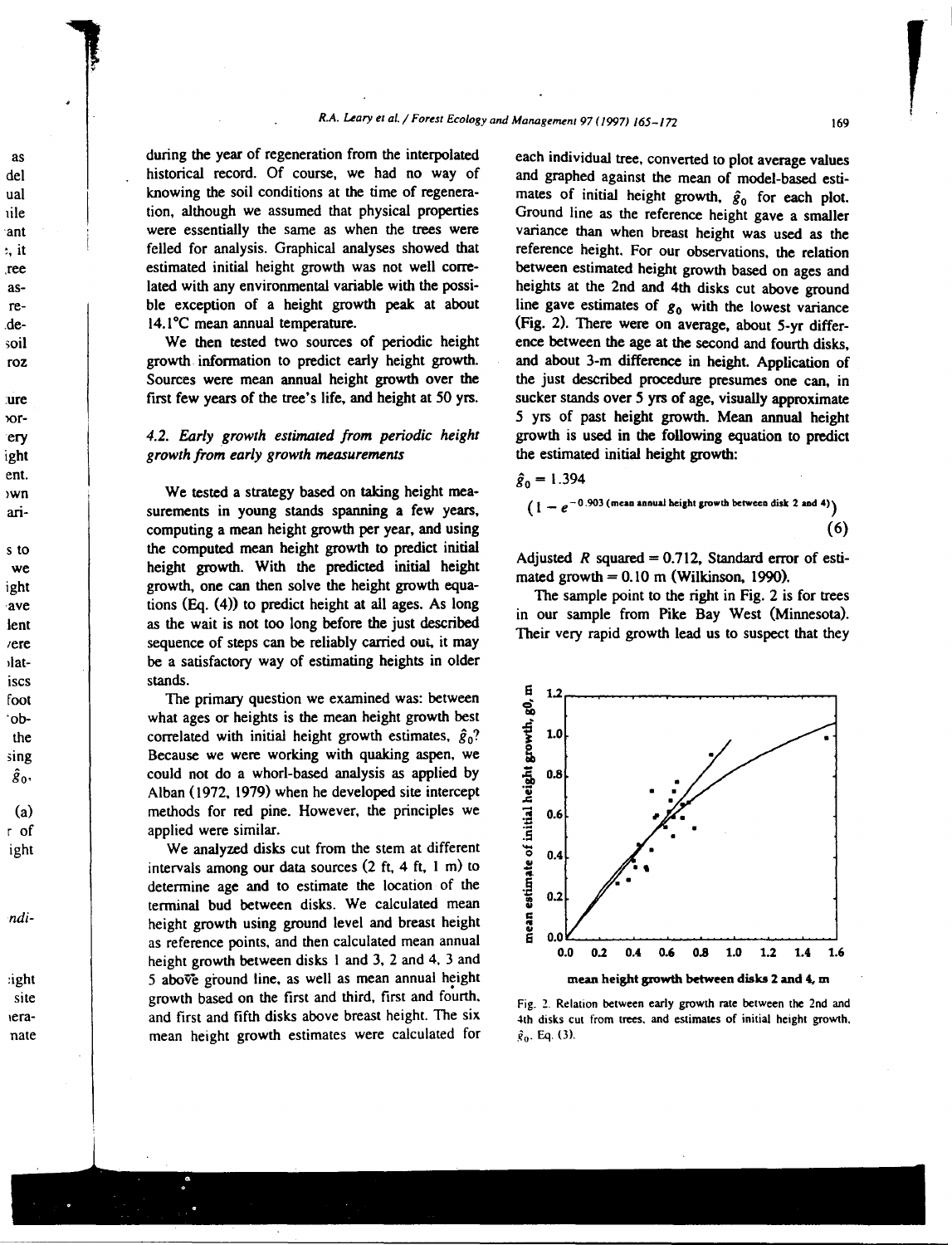might have been of stump sprout origin, rather than root sucker. If the single point corresponding to Pike Bay West is removed from the dataset, the relation between annual height growth between the 2nd and 4th disks, and  $\hat{g}_0$ , is linear (Eq. (7)):

$$
\hat{g}_0 = 0.0107 + 0.990
$$

(mean annual height growth between disks 2

$$
\text{and } 4), \tag{7}
$$

Adjusted R squared =  $0.648$ , Standard error of estimated growth  $= 0.099$  m (Velleman, 1992).

Because the slope is not significantly different from 1.0, and the intercept term is nonsignificant, the initial condition for  $g_0$  can be directly measured in the field by visiting, on average, 6-yr-old stands, measuring the height growth in the 5 prior years, and dividing by 5.

# 4.3. Early growth estimated from 50-yr height growth measurements

The second method for estimating initial height growth simulates use of mother stand height at an index age (e.g., 50 yrs) to predict initial height growth in the daughter stand. The method presumes that stem analysis has been carried out on a sample of felled mother stand trees if felling occurred at an age different than the index age. For the test here, the subject trees are also the trees for which we are



Fig. 3. Relation between plot mean initial height growth estimate and observed mean tree height at 50 yrs.



Fig. 4. Relation between systematically perturbed estimates of initial height growth,  $g_0$ , and the root mean square error of . observed from predicted heights. Note: a 0.2 m perturbation in estimated initial height growth resulted in a root mean square error increase of about 1.45 m.

estimating initial height growth. There is obvious circularity in the second method as we apply it, so our findings are probably unrealistically accurate. It should be imagined to be applied to mother stands for prediction of initial height growth in daughter stands.

We used a simple linear model to approximate the relation between the estimated initial height growth,  $g_0$ , and height at the index age. Recall, our model was based on estimates of  $g_0$  when parameter b was based on the site nutrient synecological coordinates. Plot means were used for both  $g_0$  and tree height (Fig. 3). The final model is:

$$
\hat{g}_0 = -0.6030 + 0.0552 \text{ (mean height at 50 yrs)}
$$
\n(8)

Adjusted  $R$  squared = 0.83, standard error of estimated growth =  $0.083$  m (Velleman, 1992).

# 4.4. Sensitivity of model performance to errors in estimating initial height growth

The sensitivity of the model to errors in estimating initial height growth was tested on nine trees selected to have a wide range in estimated initial height growth. Sensitivity was judged by systematically changing the initial height growth in incre-

 $170$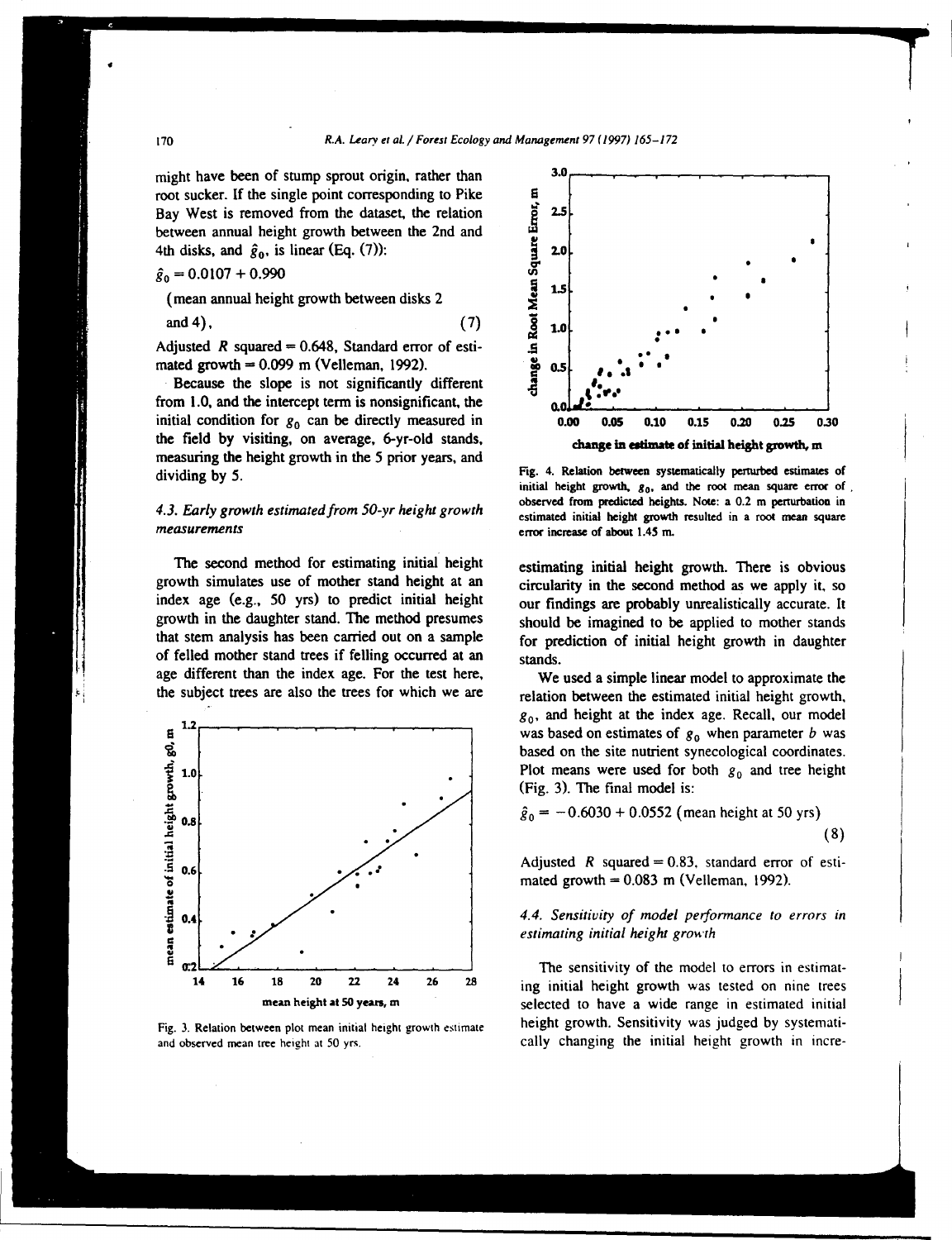ments of 5% both above and below the estimated  $g_0$ . Each tree's growth was projected, starting from the altered initial growth, using the actual annual historical record of growing degree days, the estimated annual record of actual evapotranspiration, the nutrient synecological coordinate, and the final estimates of parameters  $a_0$ ,  $a_1$ ,  $b_0$ ,  $b_1$ ,  $c_0$ , and  $c_1$  for each specific tree. Three measures of deviation of predicted from observed heights were calculated: mean deviation, mean absolute deviation, and root mean squared error (RMSE). Relations among initial growth change and the deterioration of mean absolute error are shown in Fig. 4. The regression intercept value is not statistically significant. The slope was 7.25 m per meter of change in initial height growth.

Our findings from the sensitivity analysis confirm our previous finding that initial height growth is extremely important in predicting heights through the life of the tree.

#### 5. Discussion

þ,

30

s of

n in

uare

ous

**SO** 

. It

nds

**ater** 

the

∨th,

rdel

was

tes.

ight

 $(8)$ 

:sti-

: in

nat-

rees

itial

ıati-

cre-

of ŕ.

> On the basis of our study results we conclude that having a good estimate of initial quaking aspen height growth is more important for estimating future heights than having a complete history of either heat sums or actual evapotranspiration spatially interpolated to the plot location. However, getting estimates of initial height growth in quaking aspen, after the fact, is not easy.

> We found that early height growth could not be predicted well using environmental information available to us some 60–90 yrs following the regeneration event. So, although we cannot claim conclusively that initial height growth cannot be predicted from climate and site properties, we feel justified in our claim that evidence available in this study does not support reliable prediction of initial height growth from climate and site data in the regeneration year.

> When we looked at a short and long period of height growth to use to predict, actually to retrodict, initial height growth, predictability depends on the length of the period. Using a very long period was superior to using a shorter period. Thus, gathering total heights in mother stands at harvest time may be a good source of information to predict height growth

at regeneration. We can only suppose that mother stand heights would be useful because in our study we used the heights at age 50 yrs of the actual felled trees to predict their initial growth 50 yrs previously.

From a practical point of view, prediction of initial height growth from periodic early height growth (say over 5 or 6 yrs) would be preferable. Our analysis showed the approach, similar to the site intercept concept, is possible, although the results are not as precise as when 50-yr heights are used. In general, getting good estimates of initial height growth may be difficult, especially if quaking aspen is over about 6 yrs of age. (One can estimate previous year's height growth from morphological features of the stem for a few years down from the leading shoot, but probably not over about 5 yrs.) Splitting the log longitudinally is one alternative, but we could have used this approach only on trees from our study. The Schlaegel (1975) and Alban et al. (1991) study trees had been left in the woods to rot about 20 yrs previously. Further, it is not clear whether the terminal bud location would be evident in a split quaking aspen lower bole. Periodic, temporary inventories of regenerating aspen stands would seem to be the most reliable source of the needed information.

Our findings on the sensitivity of height prediction errors through the life of the tree to errors in estimating initial height growth were disturbing, to say the least. Very small errors in estimating initial height growth can be multiplied as much as seven fold in predicting later tree heights.

Recent growth model research has focused on problems in parameter variance estimation in the presence of serially correlated errors. In this study, reduction of serially correlated errors was possible by using the environmental variables of heat sums and estimated actual evapotranspiration as forcing functions on model parameters. In some cases the reduction in serial correlation was dramatic, while in others, there was less reduction. In retrospect we think our negative results were related to errors in ring counts, known to be difficult in quaking aspen.

A common approach to the problem we faced is to use a two-stage process, wherein a model is first fit to tree or plot observations individually, and then the sets of estimated parameters, say sets of our base model parameters  $a, b, c$ , are related to environmen-

 $171$